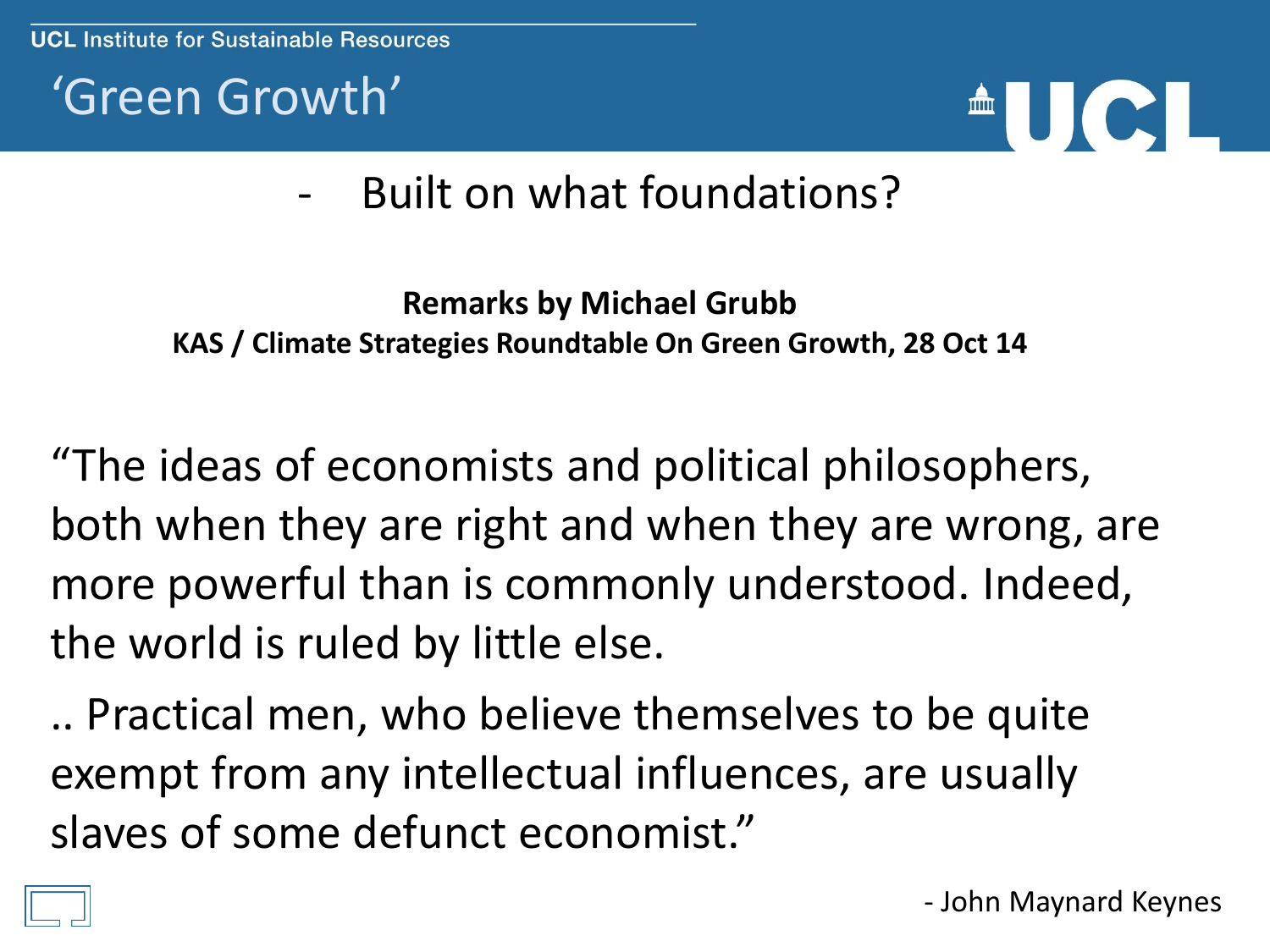To many economists, Green Growth …

- Defies the basic logic of their discipline
- Seen as suggesting that a constraint on human activities is needed for societies to take economically beneficial actions
- … [eg.]
- Concerns about fossil fuel dependence do not entirely remove this dilemma

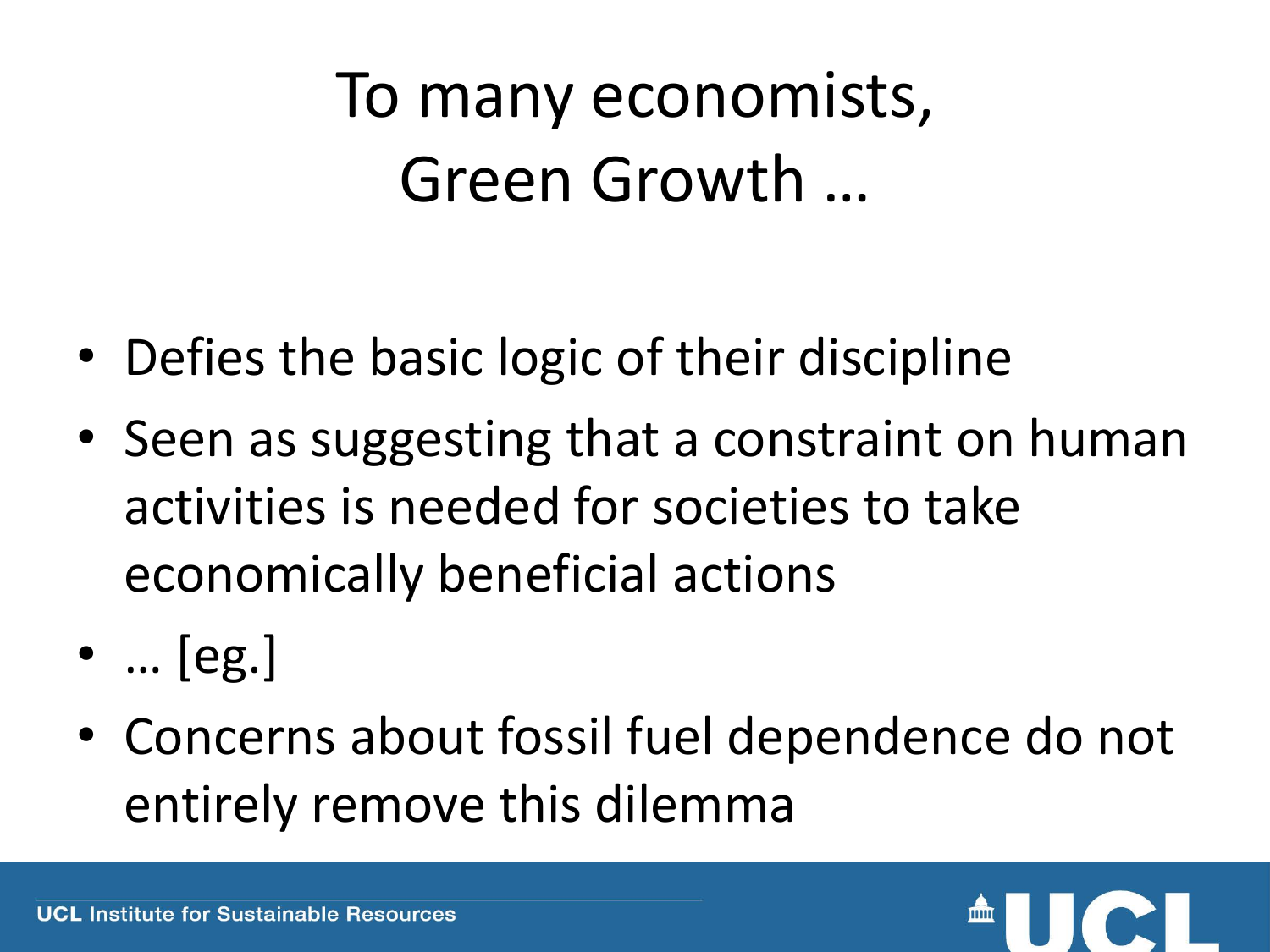Three Domains of decision-making involve different processes with different theoretical foundations which operate at different scales

|                                                                          | <b>DOMAIN</b>            | <b>Characteristics</b>                                                                                                                                                    | <b>Theoretical</b><br>foundations                        |                               |
|--------------------------------------------------------------------------|--------------------------|---------------------------------------------------------------------------------------------------------------------------------------------------------------------------|----------------------------------------------------------|-------------------------------|
| S<br>$\overline{O}$<br>C<br>$\mathbf{A}$<br>$\overline{\mathbf{S}}$<br>C | <b>Satisficing</b>       | Habits, myopia, inattention to<br>incidental / intangible costs;<br>endemic 'contractual failures',<br>principal-agent failures, risk<br>aversion to change or investment | <b>Behavioural</b><br>and<br>organisational<br>economics | M<br>E                        |
|                                                                          | <b>Optimising</b>        | Economic optimisation based on<br>relative prices,<br>'representative agents'<br>with 'rational expectations', stable<br>preferences and tech trends                      | <b>Neoclassical</b><br>economics                         | н<br>O<br>R<br>$\overline{z}$ |
| $\mathbf{A}$<br>E                                                        | <b>Transform-</b><br>ing | Structural, technological,<br>institutional and behavioural<br>change, typically from<br>strategising, innovation,<br>infrastructure investment                           | <b>Evolutionary</b><br>and<br>institutional<br>economics | O<br>N                        |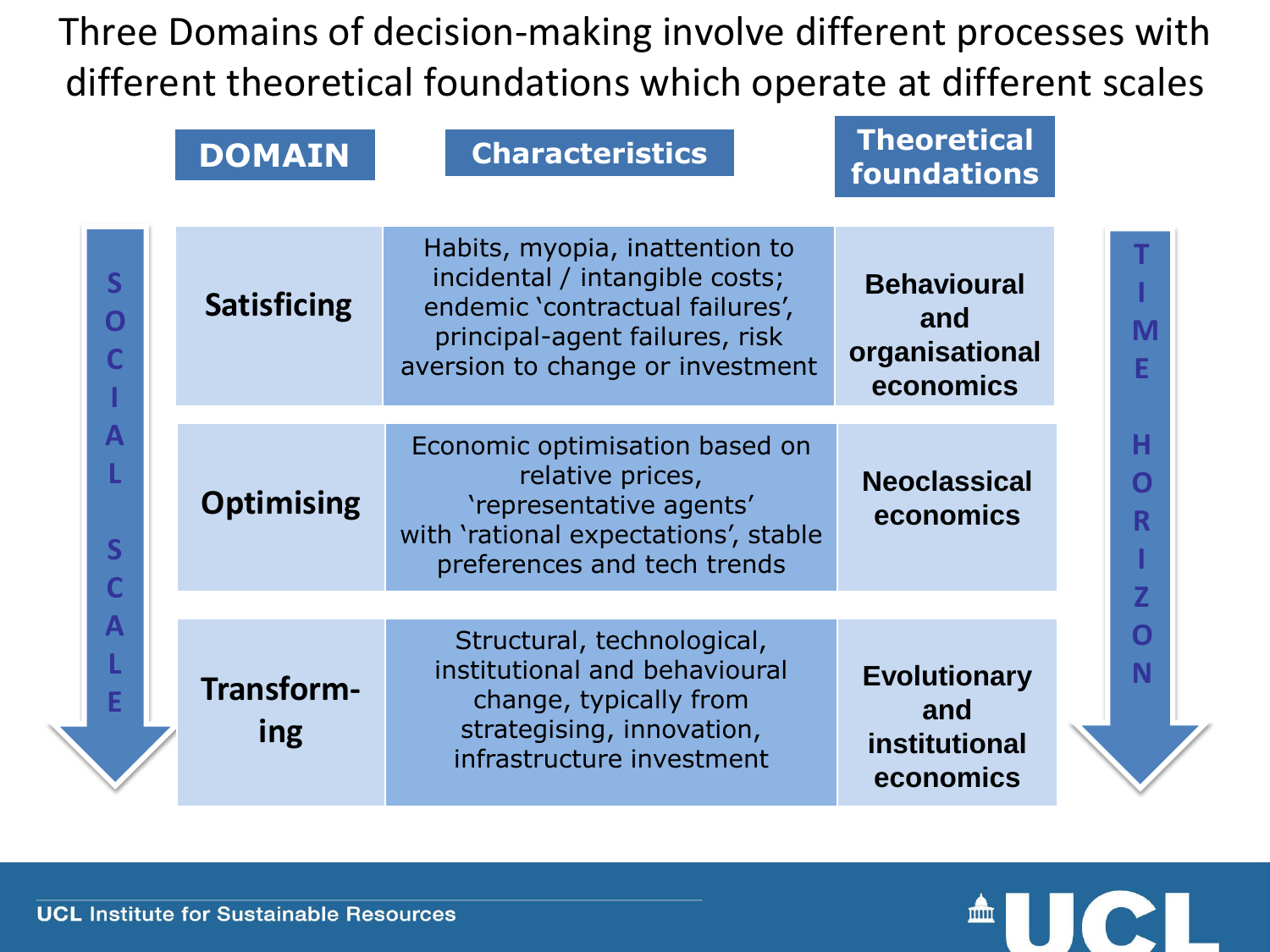## The Three Domains at least offer a language and intellectual link to mainstream growth debates

- Neoclassical economic growth models have consistently found a 'residual' accounting for typically half of observed economic growth that cannot be explained by resource and capital accumulation (Ch.11 the "Dark Matter" of growth)
- Economic research points two broad explanatory areas:
	- Reducing suboptimal performance of many economic actors and structures
	- Education, infrastructure and innovation
- *ie.* First and Third domain processes are recognised as important for macroeconomic growth. Yet these remain
	- largely absent in global (or national) modelling
	- poorly charted in policy
- Energy is a particularly strong candidate because
	- Pervasive input to numerous production sectors
	- Fossil fuel markets are intrinsically unstable
	- Exceptionally low rates of innovation particularly electricity & construction

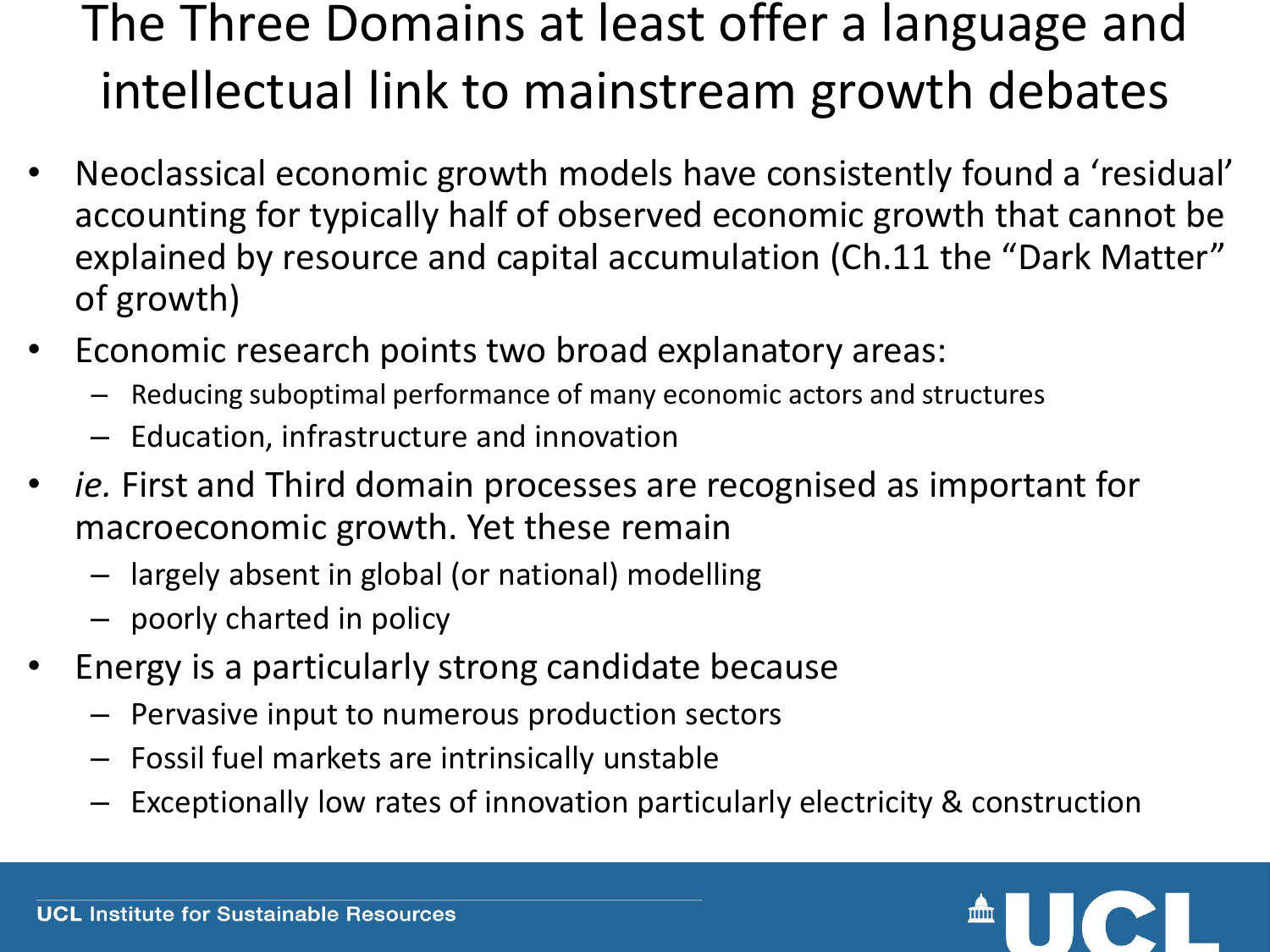

Grubb, Hourcade & Neuhoff (2014): Planetary Economics, Figure 12-4: Potential joint benefits in energy and climate policy

**… and identifying opportunities at an international level, an essential element of 'Clubs'**



**UCL Institute for Sustainable Resources**